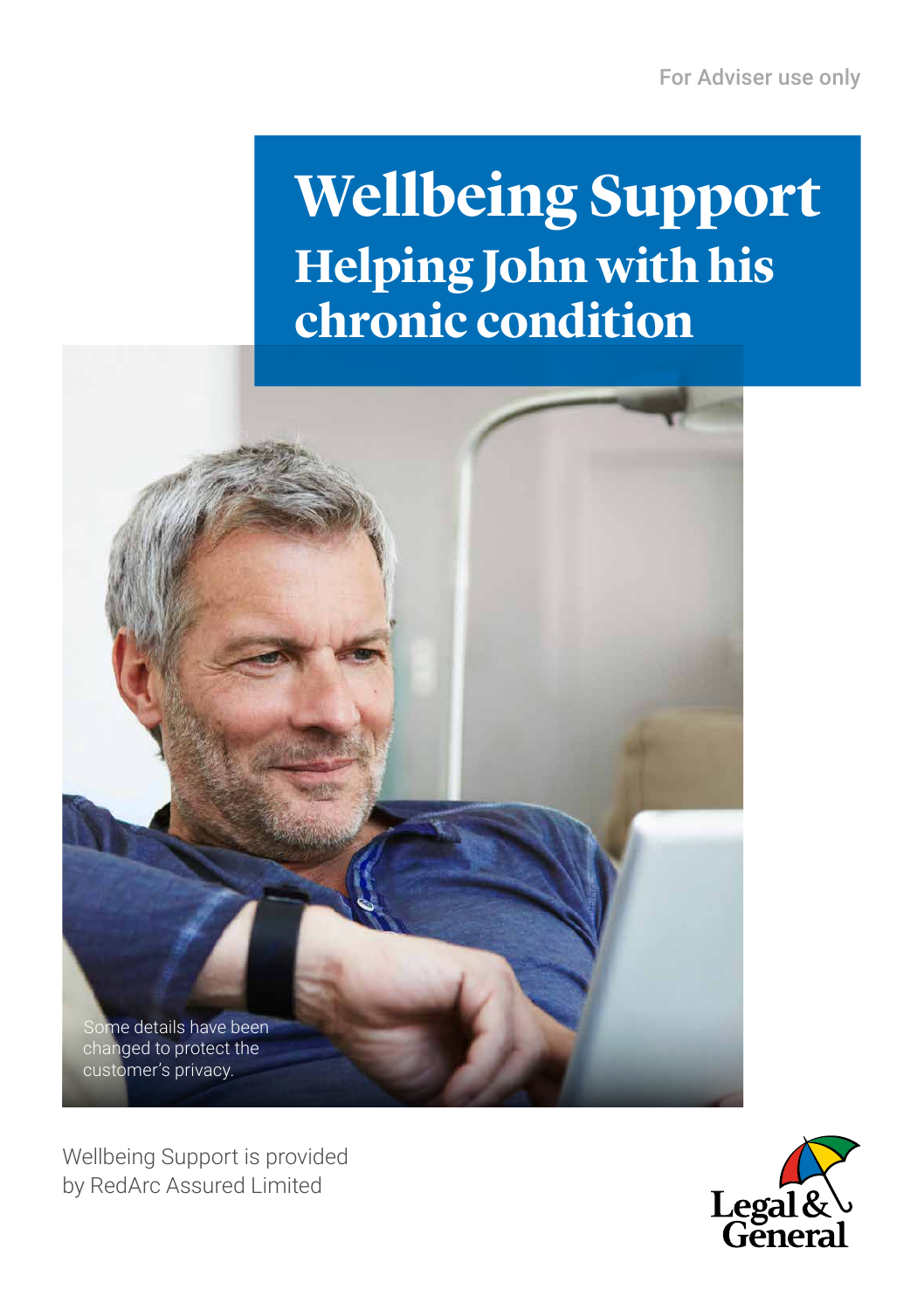**"The outcome felt like a good fit for me. I'm very appreciative of the service and ongoing support"**

When John had been experiencing abdominal discomfort, diarrhoea and fatigue for a couple of months, he received a referral from his GP and underwent some investigations. The results of a scope, biopsies and blood tests were inconclusive. He was told that his symptoms pointed towards coeliac disease, and therefore to cut out dairy and gluten from his diet. Listening with the Uphri had been experiencing abdominal and the Supporting

> John felt confused. He didn't know much about the condition, and he didn't believe that his symptoms were triggered by food – so he contacted RedArc to talk through his concerns. John was assigned an experienced registered nurse for long-term support, who took the time to listen to how he was feeling and what he was experiencing, in one-to-one phone calls.

# **Helping**

John's nurse had the resources and clinical judgement to swiftly put the right help in place, to suit his needs. The personalised help she was able to give, included:

- Providing a full, knowledgeable explanation of dairy and gluten intolerances, including advice on gluten free products, where to find them, and how to access free samples
- Advising that John should keep a food and symptom diary, including providing links to online resources to help with this
- Nutritional advice
- A suggestion to visit the GP for a referral to a dietician
- Signposting John to the charity Coeliac UK for information and support
- Advising that a second medical opinion could be beneficial if he was unhappy with the diagnosis, and facilitating this

Because recovery is different for everyone, Wellbeing Support adapts with each client's evolving needs over time. For John, his second medical opinion revealed new information that required a change in support. The consultant that RedArc referred him to, stated John was likely to be experiencing irritable bowel syndrome, not coeliac disease. In response, the nurse reassessed John's personal plan to include the following support going forward:

- Ongoing telephone conversations with his dedicated nurse, for support and reassurance, for as long as required
- New advice regarding his diet and nutrition in light of the second medical opinion. This focused on nutrition rather than avoiding dairy or gluten, but still maintaining a food and symptom diary